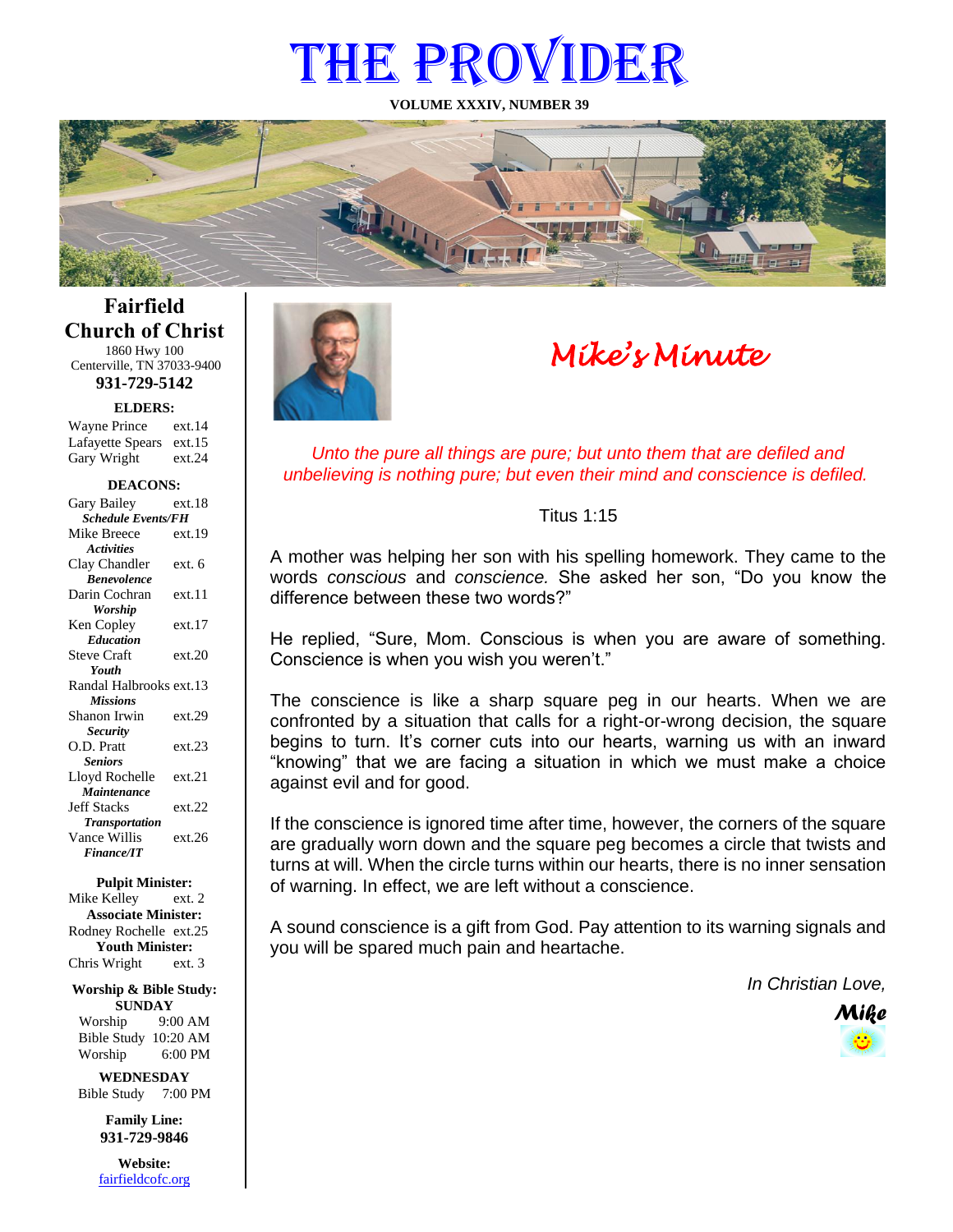

It was good to see **Chris England** and **Dewayne Victory** back at services on Sunday after having been sick. **Dewayne Victory** came forward Sunday asking for restoration and prayers so please remember him in your prayers.

**Ther** Ron & Dawn Mayberry's farm at 1391 Maddox Road Our annual hayride will be Saturday, October 23<sup>rd</sup> at in the Grays Bend community starting at 5:00 pm. We will roast hot dogs on an open fire. Boys are asked to bring canned drinks or bottled water; girls are to bring chips and/or desserts. Please bring your own chairs to sit in. Sign up sheets are in both foyers. Please sign up by October  $20<sup>th</sup>$  so we can know how much food we will need.

Please remember to fill out an update sheet for the church yellow pages. The elders have asked that each family fill out a sheet whether or not there have been changes.

Our annual community outreach, the **Halloweenie**  Roast, will be on Sunday, October 31<sup>st</sup> this year. We will give out hot dogs, chips and candy. We will be needing candy and volunteers to help with the giveaway.

Men to serve sheets for October are in both foyers.



extended battle with Covid. His service was last We express our sympathy to the family of **Ricky Weems**, who passed away last week after an Saturday.

Also, we express sympathy to the family of **Roger Stone**, who was the brother of **Dianne Breece**. Funeral will be Friday at 3:00 pm at McDonald Funeral Home. There will be a meal for the Stone family as well after the funeral.

And finally, we express sympathy to the families of **Mary Elizabeth Lemay**, sister of **Al Williams** who passed away recently; and to the **Todd Zeitlin** family, brother-in-law of **Kim Clayton** who passed away this week and to the family of Gene Carroll who passed away last Sunday.



*Members:* Chris Breece (Rolling Hills hospital), Brenda Stoltz, Connor Peebles (home), Rick Bruno (home), June Prince, Dewayne Victory, Helen Shanes, Bob James, Kenneth Chandler, Carol Warren, Thomas Haskins (hospital), Lou Dickens, Raymond Stoltz, Paul & Noble Victory, James Coates & Harry & Jo Ann Totty.

*Friends & Family:* Mike (ICU) & Nancy Bradley (both recovering from surgery), Mike Harvill (St. Thomas West-stroke, husband of Velda and father of Loura Hall), Kelley Wilson, Glen England (brother of Dwight-throat cancer), Isaiah Locke (& family), Randal & Brenda Totty, Jeremy Primm (back at St. Thomas West), Bobby McCoy, Melvin Roberson, Willie Taylor, Ronald Loveless, Billie Church, Daniel Spears, Harley Parker, Ann Spencer, Thomas Brady, Donald Brady, Rachael Bellis, Michael Noonan, Doris Elam, Neil Jobe, Adam Lawson, Evan Boyd, Donna Gaspard, Roman Surra, Anthony & Rita Stacks, McKinley Moore, Jimmy Jenkins, Doug & Ruby Church, Carolyn Nash, Kathy Swinford Coleman, Grayson Gunter, Jimmy George & William Dale Nash.

#### *Life Care:* Hester Moss

*St. Thomas Hickman Nursing Home:* Barbara Beard, Naomi Bailey

#### *Olive Branch Senior Living, Dickson:* Martha Page



- **Oct 2 & 3 -** National Banana Pudding Festival at Hickman County Ag Pavilion and Fairgrounds. We need help serving on the Puddin' Path. The festival is Saturday, 9 am - 6 pm and Sunday Noon – 5 pm. See Teresa for more information.
- **Oct 5 -** Middle/High School Devo, 6:30-8:30 @ the FH
- **Oct 10 -** Puppet Show during evening service in Lift-Off
- **Oct 17 -** 3<sup>rd</sup>-5<sup>th</sup> grade Devo, during evening service @ FH
- **Oct 19 -** Middle/High School Devo, 6:30-8:30 @ the FH
- **Oct 23 -** Hayride at the Mayberry's. Boys bring canned drinks or bottled water, Girls bring chips or desserts. Sign up sheets in both foyers.
- **Oct 31 -** Halloweenie Roast, church front porch. Help needed preparing hot dogs and pass out bags.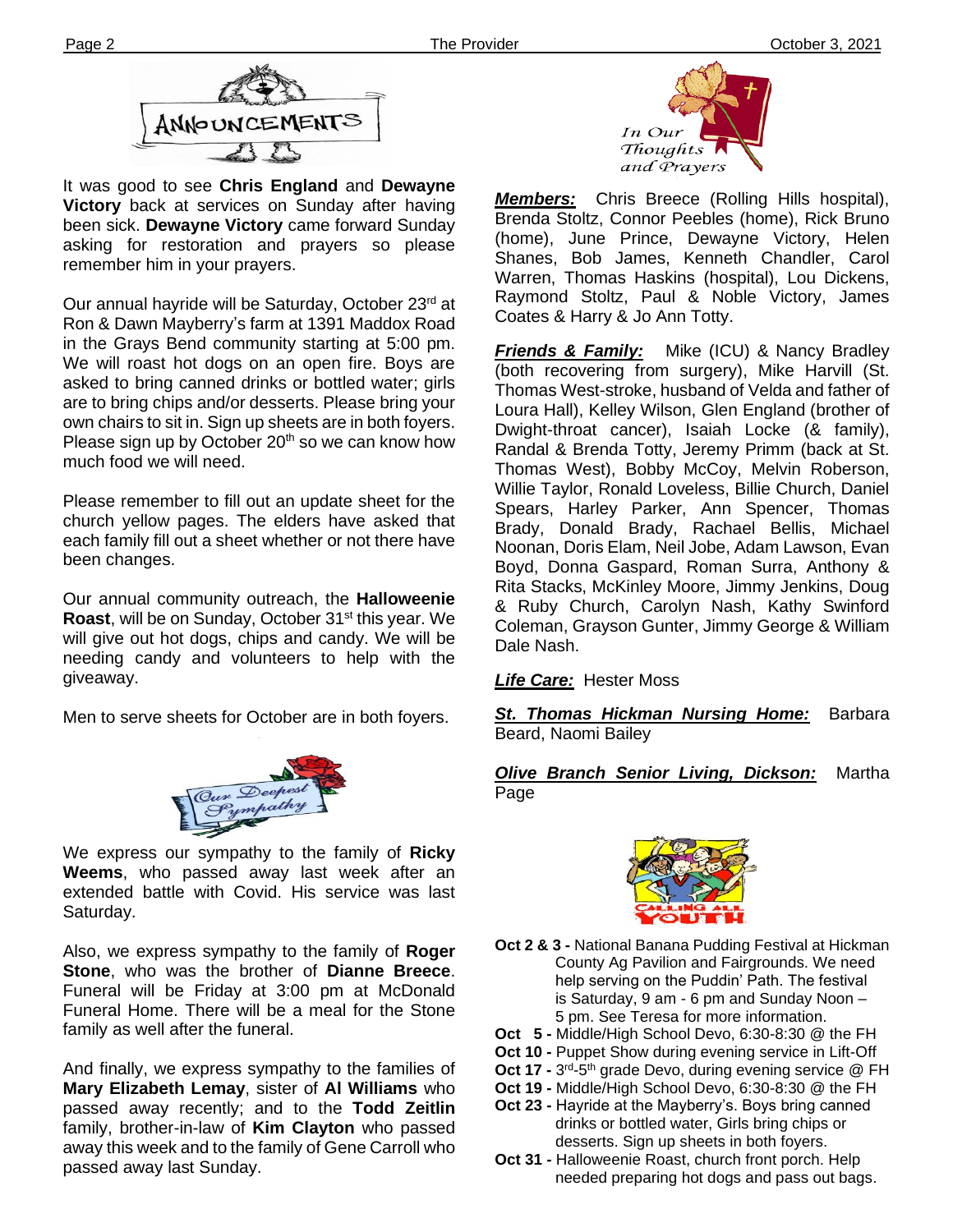

# **Center Fielders News**

"A Spiritual Anti-Depressant"

 Clinical depression, manic depression, or bipolar disorder, whatever the diagnosis, depression is a very big problem. In most cases, the cause can be traced to a combination of conflicting circumstances that leave a person with feelings of hopelessness. Simple answers usually leave depressed individuals only more frustrated, especially if they do not have the power or courage, or will to make the changes necessary. To a depressed person, the problems are huge and without answers!!

 The Bible has a solution, but it calls a person to make a serious choice. The first step is to find hope, something to look forward to, a "light at the end of the tunnel." It includes a future that is better than the present and a focus on good and positive things. Sometimes a depressed person needs help from another person to put issues into perspective. Some depression is the result of a physical problem and may need medical attention.

 The Book of Romans has more to say about hope than does any other book in the New Testament. The Psalms also identify with the downhearted and depressed, but usually end with a brighter outlook on God and His goodness. Psalms is a good book to read for one that is discouraged as well.

any secular remedy. Romans 5 takes a person on a journey that starts with faith, which takes us into a relationship with God. Then we find access to grace by the means of faith, and then we rejoice in the hope of God, glorifying God even through tribulation, because that tribulation teaches us patience and we learn to trust Him. Then comes joy in God through His Son, Christ Jesus. This is a spiritual anti-depressant that sometimes exceeds

*Obey God and watch Him work,*

*Rodney*



### MEN TO SERVE October 3

#### **SUNDAY MORNING:**

**Song Leader:** Darin Cochran  **Opening Prayer:** Norman George **Scripture Reading:** Andrew Fisher  **Scripture: Psalm 5:7-8 Preside Lord's Supper:** Adam Jude  **Alternates:** Phillip Coates, Zack Harvill  **Announcements:** Mike Batts  **Closing Prayer:** Kenneth Jett **Van Driver:** Gary Basford 931-628-0355

#### **SUNDAY EVENING:**

**Announcements:** Mike Batts **Scripture Reading:** Gerry Hinson  **Scripture: Song Leader:** Jeff Rose **Opening Prayer:** Gary Bailey **Lord's Supper:** Boyce Cannon, Adam Jude **Closing Prayer:** Gary Basford **Van Driver:** Gary Basford 931-628-0355

#### **WEDNESDAY NIGHT:**

**Announcements:** Mike Batts **Song Leader:** Rodney Rochelle **Opening Prayer:** Lafayette Spears **Invitation:** Mike Kelley  **Van Driver:** Gary Basford 931-628-0355

# THE RIGHT THINGS TO DO Psalm 5: 7,8,11

- · Take refuge in God
- Love the Name of the Lord
- Be glad, sing for joy, rejoice in the Lord
- · Recognize God's mercy
- Revere God
- Stay in the the straight way

# **FOR THE RECORD**

| WEEK OF September 26, 2021 |        |
|----------------------------|--------|
| <b>MORNING WORSHIP</b>     | 148    |
| <b>CONTRIBUTION:</b>       | \$3961 |
| <b>2021 WEEKLY BUDGET</b>  | \$4167 |